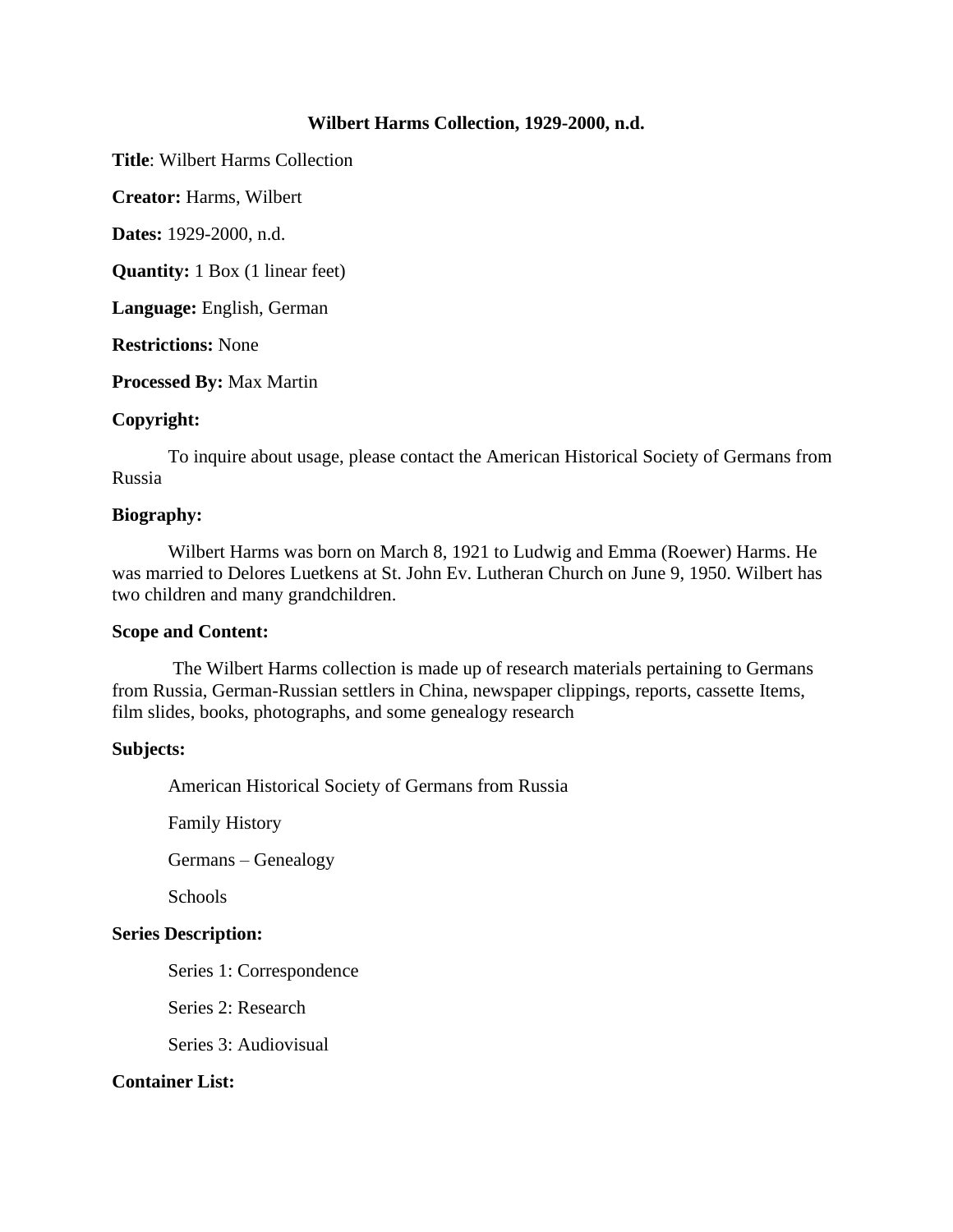#### **Series 1: Correspondence**

Box 1 Folder 1: Nick Friesen correspondence

Box 1 Folder 2: Lawrence Kippenstein correspondence

Box 1 Folder 3: Information from Peter Penner

Box 1 Folder 4: Virginia Less

Box 1 Folder 5: Evangelical Lutheran Church

Box 1 Folder 6: Blugowenshchenk [?] To Harbin

Box 1 Folder 7: Harbin, 1929-1930

Box 1 Folder 8: Refugees to Harbin, China

Box 1 Folder 9: Printing Harbin Refugee book

Box 1 Folder 10: Anna K. Correspondence and Misc.

Box 1 Folder 11: John Issac, M.D.

Box 1 Folder 12: Publicity and press release

Box 1 Folder 13: Odyssey of Escapes from Russia

Box 1 Folder 14: Misc. Correspondence

#### **Series 2: Research:**

Box 1 Folder 15: notes for Harbin refugees, "Let's get acquainted" paper Box 1 Folder 16: Mennonite info Box 1 Folder 17: Russian-American Genealogical Archival Service Box 1 Folder 18: Flights across the Amur, English and German Box 1 Folder 19: "On our way to San Francisco" Box 1 Folder 20: Henry P. Krehbiel files, Bethek College MLA Box 1 Folder 21: Moscow Box 1 Folder 22: Newspaper Articles 1931-1977 Box 1 Folder 23: List of refugee names Box 1 Folder 24: Harbin research, Anna K. information

Box 1 Folder 25: MCC files, Goshen